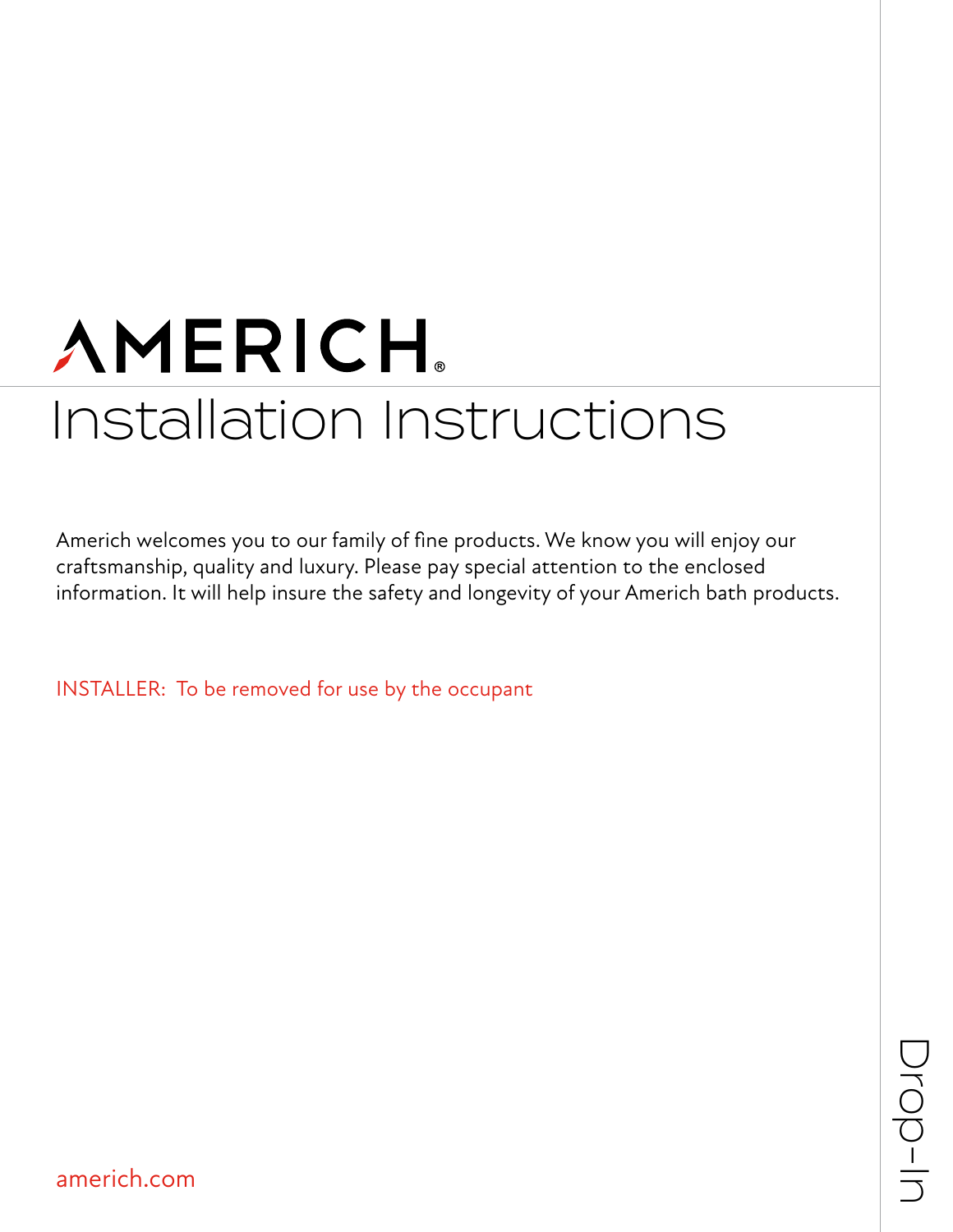# IMPORTANT SAFETY INSTRUCTIONS**:**

Warning: Whirlpool bathtubs utilize acrylic and fiberglass materials (which are inherently slippery surfaces), electricity, water, air pressure and suction. The following basic safety precautions should always be followed when using your bathtub.

# **CAREFULLY** READ AND FOLLOW ALL INSTRUCTIONS **before attempting to operate your whirlpool or Airbath® Bathtub.**

### 1. **Prior to Installation:**

- **Remove protective plastic and packaging and carefully inspect for any damage.**
- . Check tub for correct model name, size, color and trim finish.
- **The tub MUST be tested while pump, electrical systems, and piping (plumbing) are accessible.**
- **If there are any issues, do not install and report the issuesimmediately to our factory or the authorized dealer.**
- 2. **WARNING:** To avoid injury, exercise caution when entering or exiting the bathtub.
- 3. **DANGER/WARNING:** To reduce the risk of injury, do not permit children or persons with a disability to use this unit unless they are closely supervised at all times. Risk of accidental injury or drowning. Children should not use hydromassage bathtub without adult supervision.
- 4. **WARNING:** Risk of accidental injury or drowning; Do not use hydromassage bathtub unless all suction guards are installed to prevent body and hair entrapment.
- 5. This product is for indoor use only. Use the bathtub only for its intended purpose as described in this manual and do not use attachments or accessories which are not recommended by manufacturer.
- 6. Never drop or insert any objects into any openings.
- 7. Persons with long hair should wear a bathing cap when using the bathtub.
- 8. **WARNING:** Risk of accidental injury or drowning; do not use drugs or alcohol before or during the use of a bathtub or hydromassage bathtub equipped with heater to avoid unconsciousness or possible drowning.
- 9. **WARNING:** Risk of Fetal Injury; pregnant or possibly pregnant women should consult a physician before using a hydromassage bathtub equipped with heater.
- 10. The bathtub must be connected to an electrical supply circuit that is protected by a ground fault circuit interrupter (GFCI) which is provided by the installer. The GFCI should be tested periodically to ensure that it is working properly.
- 11. Keep all appliances, such as radios and hair dryers, a safe distance from the bathtub.
- 12. For permanently connected units, green colored terminal (or a wire connector marked"G","GR","Ground", or"Grounding") is provided within the terminal compartment. To reduce the risk of electrical shock, connect this terminal or connector to the grounding terminal of your electrical service or supply panel with a conductor equivalent in size to the circuit conductors supplying this equipment.
- 13. Install in accordance with manufacturer's installation instructions. Failure to comply with all instructions, requirements and warnings contained in this manual creates a serious hazard to the bathtub user and may result in serious personal injury.

Warning: The causes, symptoms, and effects of hypothermia may be described asfollows: Hypothermia occurs when the internal temperature of the body reaches a level several degrees above the normal body temperature of 98.6. The symptoms of hypothermia include an increase in the internal temperature of the body, dizziness, lethargy, drowsiness, and fainting. The effects of hypothermia include (1) failure to perceive heat, (2) failure to recognize the need to exit the spa or hot tub, (3) unawareness of impending hazard, (4) fetal damage to pregnant women, (5) physical inability to exit the spa or hot tub, and (6) unconsciousness resulting in the danger of drowning.

**Warning:** The use of alcohol, drugs, or medication can greatly increase the risk of fatal hypothermia.

# **SAVE THESE INSTRUCTIONS**

**Americh baths are assembled complete and ready for installation. Immediately upon receiving the bath and removal of packing, INSPECT the unit for freight damage. Any claimsfor damage, whether apparent or hidden, must be made to freight carrier immediately, in order for them to assume all associated costs. Should inspection reveal any defect in the**  finish, DO NOT INSTALL THE BATH. Damage or defect to the finish claimed **after the bath isinstalled is excluded from the warranty. The warranty DOES NOT cover labor or materialsto remove or re-install the bath.**

# **PRIOR TO INSTALLATION**

Check to ensure that:

- 1. The installation will conform with all applicable Federal, State and Local Building Codes & Regulations;
- 2. The unit is the correct model, size and color;
- 3. There has been no shipping damage;
- 4. The"notice"or"warning"tags on the bathtub have been read and thoroughly understood;
- 5. The interior of the tub will be protected during installation;
- 6. Make sure sub floor is level.
- **DURING INSTALLATION**

Check to ensure that:

- 1. Bathtub is not hanging from the rim. Bath must be supported from the floor (See Figure 1, Page 3.)
- 2. Tubs with one system require an access panel with minimum dimensions of 16" height by 20" width at the motor end. Tubs with two or more systems will require multiple access panels (16"x20") or a larger panel depending on system configuration. Check with Americh for recommended access requirement.
- 3. The area within the access panel must have sufficient air movement for motors to function properly. The external area for the access panel should be free and clear. We recommend a minimum of 2' for technician(s) to properly service the unit.
- 4. All Bathtubs with seats must have additional support for each seat.
- 5. All building materials and wiring should be routed away from the pump body or other heat producing components of the unit.

### **ELECTRICAL REQUIREMENTS**

Manufacturer recommends a dedicated 20 amp circuit breaker for each power cord supplied on your whirlpool bathtub. **WARNING** - When using electrical products, basic precautions should always be followed, including the following:

- 1. **DANGER: Risk of electric shock.** Connect only to a supply circuit protected by a Class A ground-fault circuit-interrupter (GFCI). Test on a routine basis.
- 2. Grounding is required. The unit should be installed by a qualified service representative and grounded.
- 3. (For built-in and custom units) install to permit access for servicing.
- 4. Supply 110 Volt electrical outlet. This circuit must be protected by a ground fault circuit interrupter (GFCI.)
- 5. Plug supply cord(s) into electrical outlet.
- 6. To test the GFCI, do the following: a. Push the test button;
	- b. Check to see that power has been interrupted;
	- c. Push the reset button;
	- d. Check to see that power has been restored.

If the GFCI does not operate properly during the test, there is a ground current flowing indicating the risk of electric shock. Do not use this unit. Disconnect the unit and have the problem corrected by a qualified service representative before using.

Refer to Operating Instructions for system operations and wiring diagrams.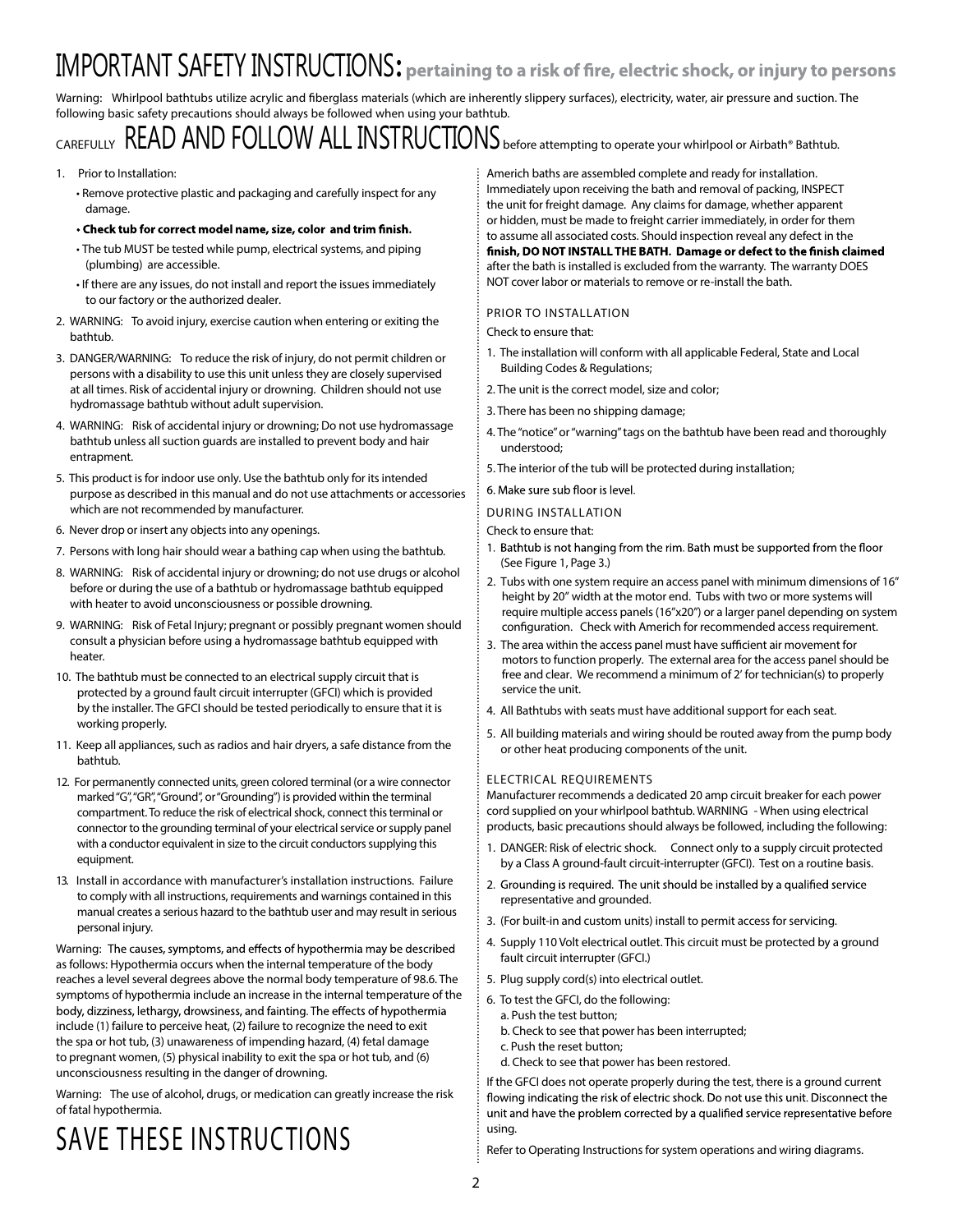# Installation and Operator Instructions

**Choose the installation option that appliesto your particular installation and follow the instructions. Be sure to take any necessary precautionsto keep tub protected during installation.**

## figure 1









wall installation

#### figure 6



#### **UNITS WITH SUPPORT FEET**

(adjustable or non-adjustable)

- 1. If sub floor is not level, non-adjustable support feet may need shimming.
- 2. Tubs with adjustable support feet can be leveled by turning feet to level.
- 3. Apply a generous amount of construction adhesive to the bottom of the support feet. Set the bath in the desired location. (figure 1)
- 4. Verify that the bathtub is level in both directions and resting on all four feet.

#### **UNITS WITH PLYWOOD SUPPORT**

- 1. If sub floor is not level, some shimming of the tub will be required.
- 2. Apply a generous amount of construction adhesive to the bottom of the plywood. Set the bath in the desired location. (figure 1)

3. Verify that the bathtub is level in both directions.

#### **UNITS WITHOUT SUPPORT FEET**

- 1. Prepare tub setting bed using lightweight cement, plaster, gypsum or fix-all bed approximately 1" or 2" thick (figure 2).
- 2. Place the tub in the proper position using the floor, not the deck or rim, as the support, and set it in the bedding compound (figure 3).

#### **COMPLETE BATH INSTALLATION**

Level the top of the bathtub in both directions, using a 4 ft. level, to ensure drainage. Bring the tile or finished surface to tub deck and then seal. Seal edges as shown (See Figures 4, 5 or 6.)

### **CLEAN-UP AFTER INSTALLATION**

When cleaning up after installation, do not use abrasive cleaners as they may scratch and dull the surface. Use warm water and a liquid non-abrasive detergent to clean the surface.

Stubborn stains, paint or tar can be removed with turpentine or paint thinner. Do not allow cleaners containing petroleum distillates to remain in contact with bath surface for long periods of time. Plaster can be removed by scraping with a wood edge. Do not use metal scrapers, wire brushes, or other metal tools.

#### **TESTING OPERATIONS**

**To check proper function of your newly installed Whirlpool/Airbath ® take the following steps:**

- 1. Remove all debris and residue before filling the tub with water
- 2. Fill the tub with water until the highest whirlpool jet is covered by at least 2" of water (do not run pump without water in the tub.)

**,** 

- 3. Examine tub and system carefully for leaks.
- 4. Position eyeballs downward (Whirlpool only).
- 5. Turn on system and allow tub to run approximately 2-3 minutes (Whirlpool only).
- 6. Allow water to sit for 10 minutes and check for leaks.
- 7. Repeat Step 5 to assure pump is priming properly.
- 8. Open drain and empty tub.

**3**

9. Wipe up excess water with a soft, damp sponge.

When cleaning up after installation do not use abrasive cleaners, steel wool, scouring pads or harsh chemicals. For cleaning procedures refer to the"Care and Maintenance"section.